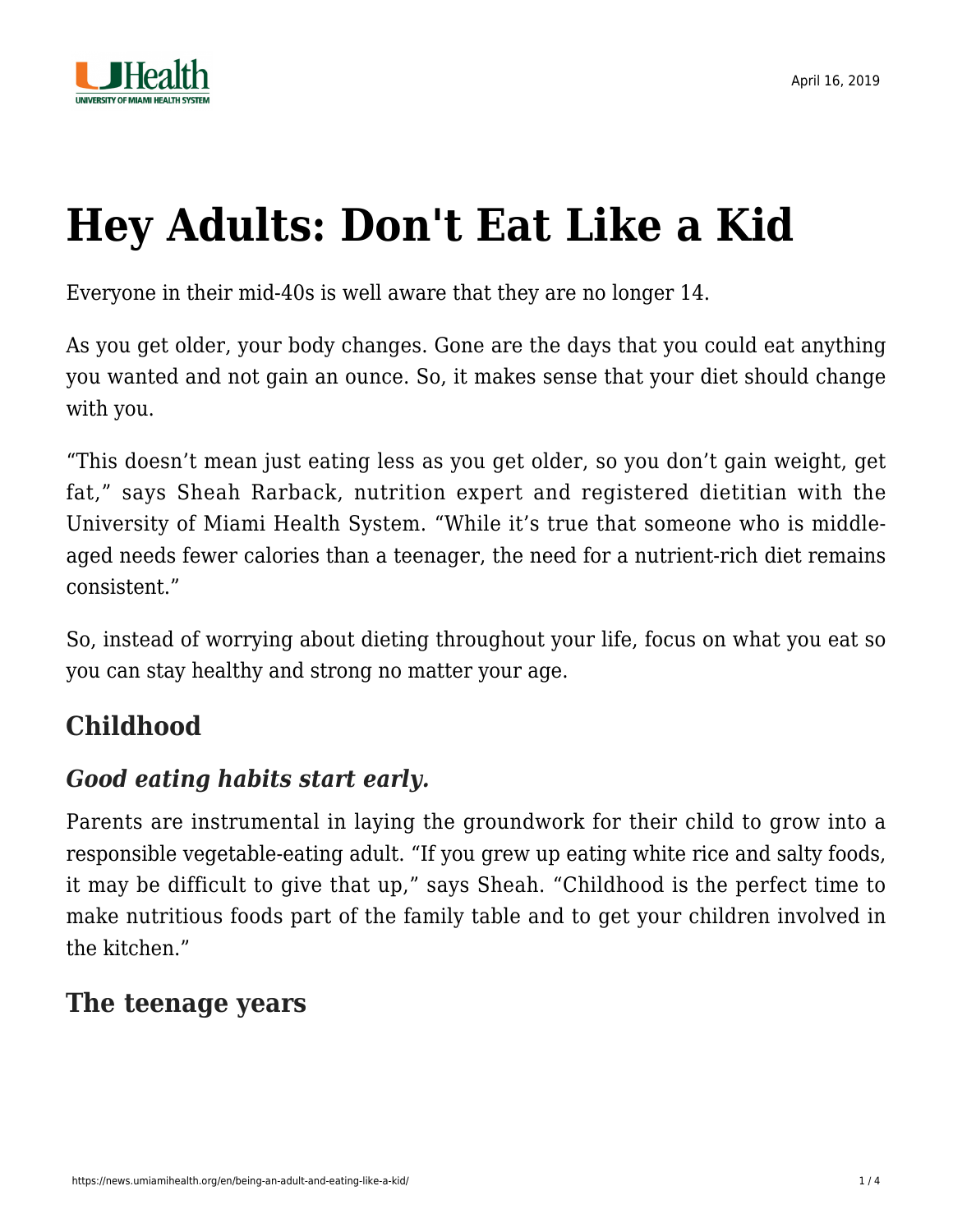

#### *AKA the "raiding the fridge" years*

Growing uses up a ton of calories, so your child's need for calories increases as well, which is why teenagers, particularly the boys, have such a reputation for being hungry all the time.

"If your teenager raids the kitchen and finds a bunch of cookies and chips, that's what they'll eat," says Sheah. "Also, teenagers need more iron than younger kids because girls are starting their menstrual cycles, and boys are building more muscle."

Sheah, who also does video counseling on nutrition with kids in school, suggests that parents make sure that they keep their refrigerators stocked full of healthy foods like fruits and low sodium lunch meat.



# **20 – 40 somethings**

#### **Hello, adulthood. Goodbye, 11 p.m. pizza.**

If you haven't learned how to cook yet, now is the time. Cooking at home makes a huge impact on your health. It is during this stage in your life that you should really start taking responsibility for your own healthy food consumption. "This is the time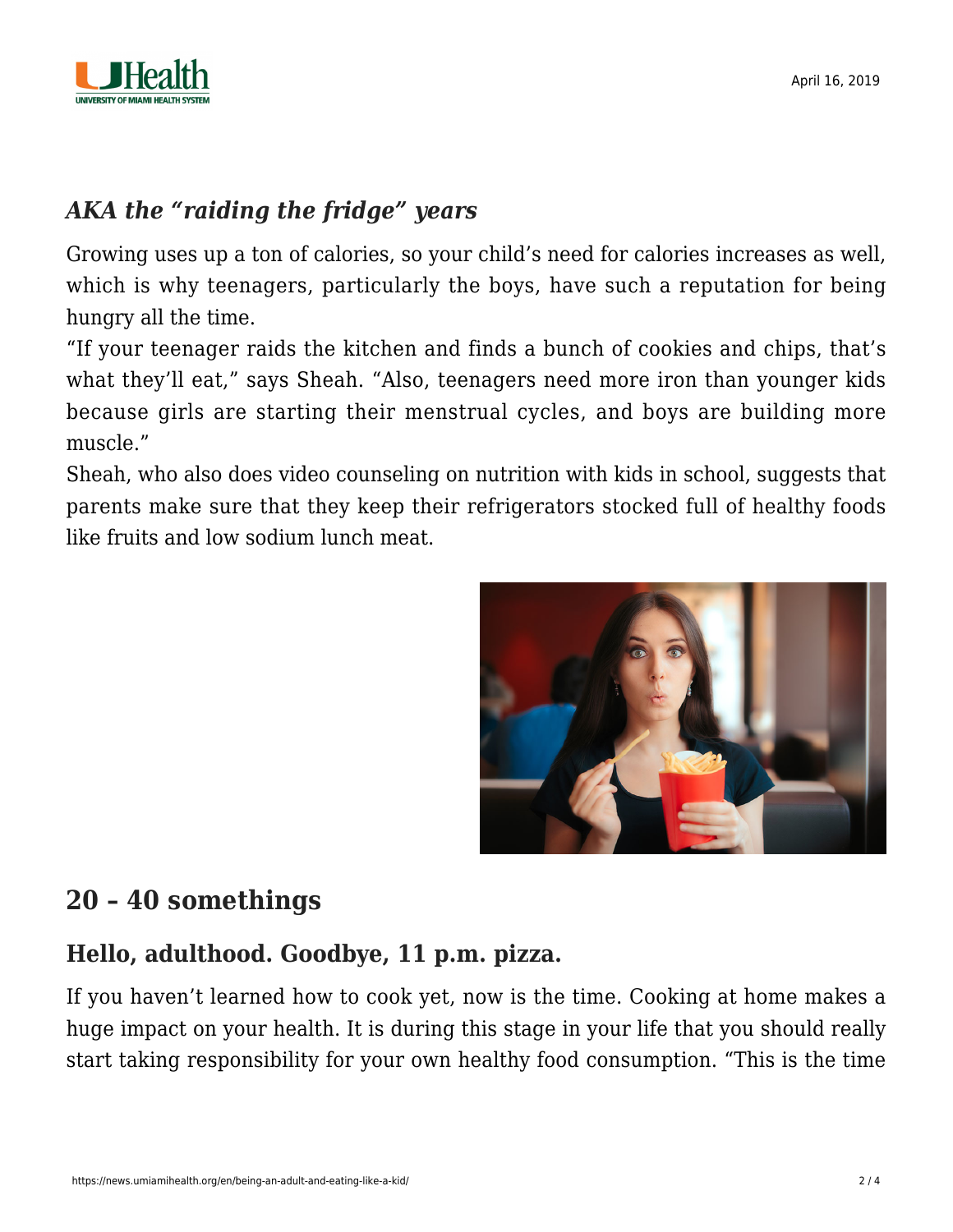

you should be making dietary changes to protect yourself against chronic illnesses like heart disease or diabetes; not in your 60s when it might be too late," she says. Women who may be preparing for pregnancy need to ensure that they get plenty of folic acid in their diet.

## **Menopause**

#### *THAT time happens to us all, ladies.*

In their mid-50s, women tend to gain weight due to a lack of estrogen. According to Sheah, women at this age need 200 fewer calories to maintain their weight. "At this point in your life, you really don't want to eat foods that are high in sugar and that have a lot of empty calories," she says. But, it's very important that you don't cut back on nutrition because you are concerned with cutting back on calories.

She also suggests that you begin strength training to build muscle because muscles use more calories. People at this age can lose three percent muscle strength every year. "Keeping those muscles strong helps you maintain weight," she adds.

# **The golden years**

## *Feeling your age – and loving it.*

Seniors often have other health issues that can be either helped or exacerbated by what they eat. Many older people are taking medications to lower stomach acid. But this also lowers the amount of calcium and magnesium in their bodies. In addition to a slowing metabolism, Sheah also explains that when you get older, your skin is less able to absorb vitamin D.

"Eating a diet rich in fiber will help digestion," she says. "The muscle tone that you lose as you age also affects the muscles in your GI tract, and this can lead to constipation."

No matter your age, eating healthy is vital to feeling healthy. And remember - you